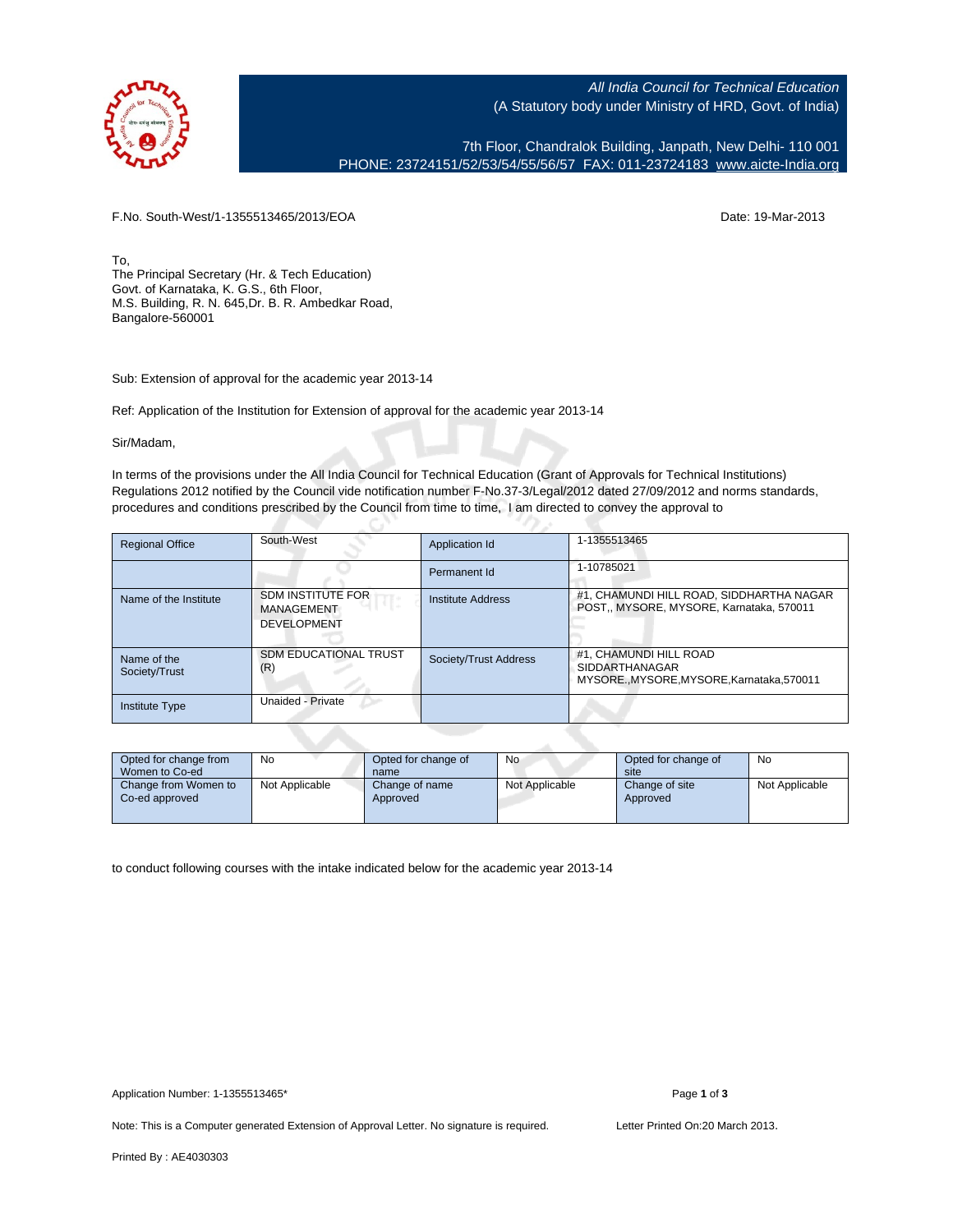

## All India Council for Technical Education (A Statutory body under Ministry of HRD, Govt. of India)

7th Floor, Chandralok Building, Janpath, New Delhi- 110 001 PHONE: 23724151/52/53/54/55/56/57 FAX: 011-23724183 [www.aicte-India.org](http://www.aicte-India.org)

| Application Id: 1-1355513465 |           | Course<br>Time                                   | <b>Affiliating Body</b>                                                  | ო<br>$\overline{\phantom{0}}$ | tōr<br>Approved                              |                |                 |                |             |                       |
|------------------------------|-----------|--------------------------------------------------|--------------------------------------------------------------------------|-------------------------------|----------------------------------------------|----------------|-----------------|----------------|-------------|-----------------------|
| Program                      | Shift     | Level                                            |                                                                          | Full/Part                     |                                              | 2012<br>Intake | Intake<br>13-14 | $\overline{g}$ | $rac{O}{P}$ | Foreign Collaboration |
| <b>MANAGEMENT</b>            | 1st Shift | <b>POST</b><br><b>GRADUATE</b><br><b>DIPLOMA</b> | <b>POST</b><br><b>GRADUATE</b><br><b>DIPLOMA IN</b><br><b>MANAGEMENT</b> | <b>FULL</b><br><b>TIME</b>    | Central University of<br>Karnataka, Gulbarga | 180            | 180             | <b>No</b>      | No          | No                    |

• Validity of the course details may be verified at www.aicte-india.org>departments>approvals

The above mentioned approval is subject to the condition that SDM INSTITUTE FOR MANAGEMENT DEVELOPMENT shall follow and adhere to the Regulations, guidelines and directions issued by AICTE from time to time and the undertaking / affidavit given by the institution along with the application submitted by the institution on portal.

In case of any differences in content in this Computer generated Extension of Approval Letter, the content/information as approved by the Executive Council / General Council as available on the record of AICTE shall be final and binding.

Strict compliance of Anti-Ragging Regulation:- Approval is subject to strict compliance of provisions made in AICTE Regulation notified vide F. No. 37-3/Legal/AICTE/2009 dated July 1, 2009 for Prevention and Prohibition of Ragging in Technical Institutions. In case Institution fails to take adequate steps to Prevent Ragging or fails to act in accordance with AICTE Regulation or fails to punish perpetrators or incidents of Ragging, it will be liable to take any action as defined under clause 9(4) of the said Regulation.

**(Dr. Kuncheria P. Isaac)**

Member Secretary, AICTE

Copy to:

- **1. The Regional Officer,** All India Council for Technical Education Health Centre Building Bangalore University Campus Bangalore - 560 009, Karnataka
- **2. The Director Of Technical Education,** Karnataka
- **3. The Registrar,** Central University of Karnataka, Gulbarga
- **4. The Principal / Director,**

Application Number: 1-1355513465\* Page **2** of **3**

Note: This is a Computer generated Extension of Approval Letter. No signature is required. Letter Printed On:20 March 2013.